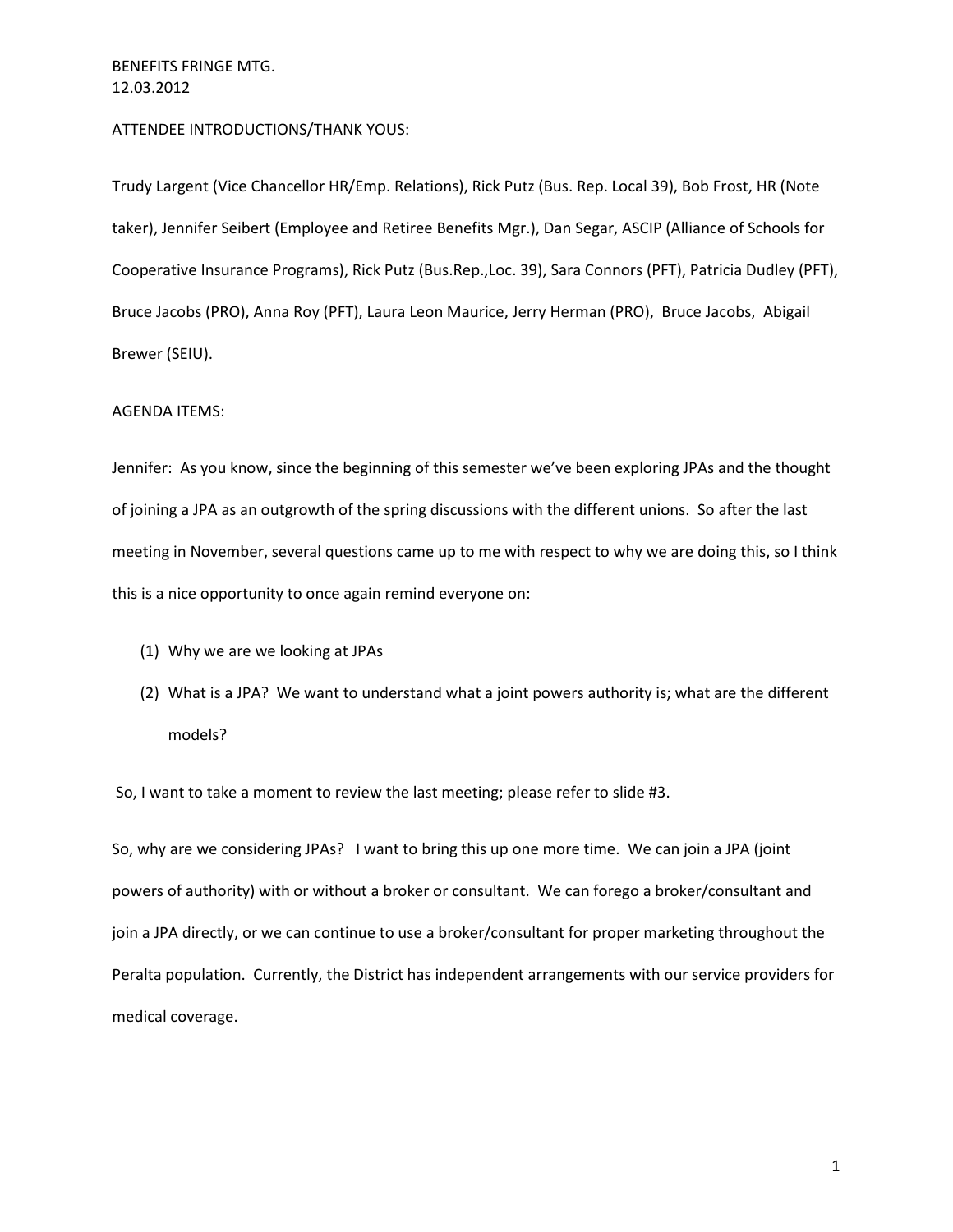In the last meeting we discussed the context of the joint powers exploration; let's be sure about the definitions for common understanding. So, this is a review; I don't want to spend too much time on it because we did have the information last time as well. In the scheme of joint powers authority, we may talk about it in one context when the reality is that there is more than one dimension on the concept. For example, when we think of CalPers as a medical provider, that is really not a JPA, that's a joint trust. So, we spent some time last meeting going through some of the features of the different types of joint powers authorities and joint trusts, and we can look at similar features; different relationships. How do you get in? How do you get out? Timing, fiduciary responsibilities, and so forth!

Comment: (Rock Greenspan, PFT) "…So, from my perspective, I think this discussion is unnecessarily complicated, and, from at least the PFT perspective, I think you have to start out with where are we, and one place we are is that we've got a huge number of retirees who are locked into benefit plans with Kaiser and the PPO that cannot be changed. So, that's one thing. The second thing is, as far as the fringe benefits go for current collective bargaining contracts, we have three-year contracts that basically say that the level of benefits is going to stay the same unless the unions agree to change them. And the expectation when we went into it is that we would keep the same level of benefits for three years; and we'd talk how to pay for them.

So, every time this JPA thing comes up, I've yet to hear any discussion that would actually come to a place of how the JPA will save us money if we keep the same benefits and the same level of benefits that we have now. Every time we talk about the JPA it seems like they say, well we have this plan, we have that plan, we have this possibility, that possibility, I don't think we can do this, I don't think we can do that!? And so, what I'd like to do is throw it back to the benefits coordinator and your guys and to Trudy, and whatever, and Peter, and just see if there is a way you come back to this committee and say: this will save us money and still allow us to keep the plans we have. Then, I think we would say that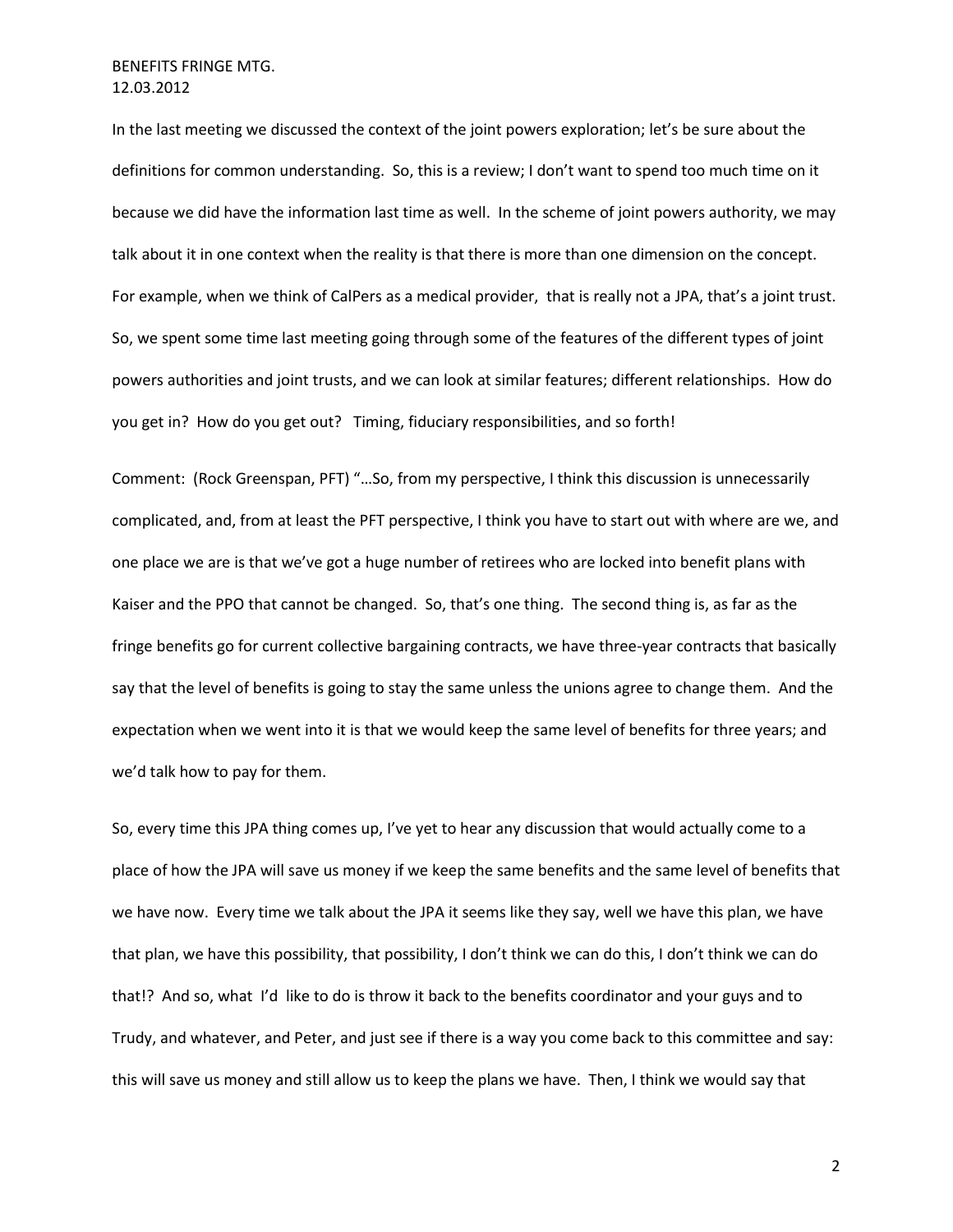sounds really great! But if what's going to come back to this committee is only things that say "…the only way to save us money with a JPA is to cut this from the plan and that from the plan, that's not very different then what we went through the last round of negotiations which is how to save Peralta money by cutting this from the plan and cutting that from the plan.

We know how to negotiate that stuff; we've done all that stuff before. So then the JPA could definitely be thrown into that mix. But my understanding is that the reason we were talking about it was to see if we could save money with a JPA and keep the level of benefits the same as they are now.

Trudy: Let's take stroll down memory lane, ok. Last year when we were in negotiations we talked about different ways for the District to save money through the negotiations without changing some of the benefit levels. But during that discussion, and primarily the discussion came up because of the Kaiser unexpected huge increase, where we all, as a group decided: Why don't we look at, explore, the possibility of a JPA? Ok! So that's step one – to explore the possibility of a JPA. And then the next step would then be to see; we have a three-year contract, we're locked into that unless we agree as the District and the union to change any of those terms, and we're locked into that. So then the next step after exploring it, because I heard last year that the subject of a JPA never came before this health benefits committee, and so you wanted to know some more about the JPA. So that's what Jennifer has been doing. She has been bringing vendors in. The next step to that is then, ok now we know what a JPA, generally speaking, can or cannot do. Is there a JPA out there that, who, given our special configuration and our union contracts and all the things we're obligated to do, is there someone out there who can fit, drop us in as we are, into the JPA? So, slow your roll because we'll get there!

Jennifer: Thank you Trudy. The other part to this is that you don't always get the other questions that come to me via email from other committee members that say, again, why are we doing this, which is why I quote, here, from the union agreement "...to conduct a feasibility study." To jump to a conclusion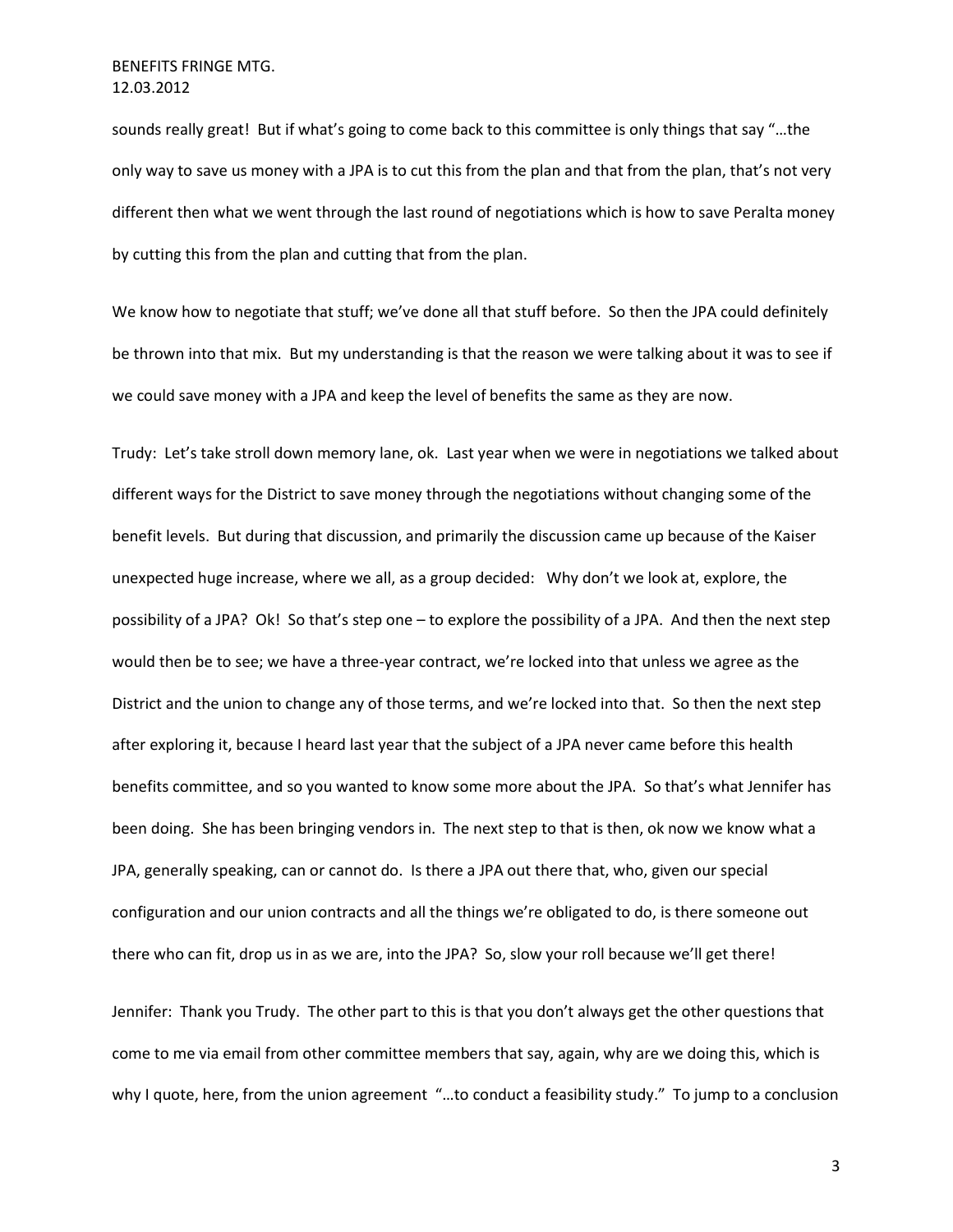isn't a study. Part of the explicit part of the successor agreements is for us to conduct a feasibility study of post 2004 hires buying into Peralta's retiree benefits. At no cost to the District after the District becomes part of the JPA for Kaiser. So to look at the sum total of the charge requires that we go through this exercise. So, it's a two-part issue. That's what the agreement says …"after District becomes part of the JPA." We've got to explore it. So with that said, and so that we can maximize the understanding of … Again, we can jump to a conclusion without the exploration, but that's not the diligence that, I think, this committee expects.

So today we have with us Dan Segar from ASCIP (Alliance of Schools for Cooperative Insurance Programs), and again, this is the third installment of our exploration. ASCiP also has an existing relationship with the District. They handle our workers compensation, I believe? So, with that said, I'll turn over the podium to Dan, and we have handouts, so make sure we pass those out, but they are also on the projector. Did you want to function from up here, Dan? Thank you for coming.

Dan: Sure, thank you for having me. I absolutely do understand your concerns.

Jennifer: Can you speak a little louder?

Dan: We offer on the medical side Anthem Blue Shield, UHC, Kaiser. We have HMOs, PPOs; we offer on a self-funded, fully insured basis. Self-funded meaning we pay the claims, we set the premiums. If the premiums are higher than the claims, then the premium calculation is higher than expected. That would create a deficiency in equity in the pool design. If we were conservative, that equity in the pool increases. That equity is used for future programs.

On the dental side we have Delta, we have VSP for vision, and we have ING for life/disability, and MetLife for our Social Security alternative plans.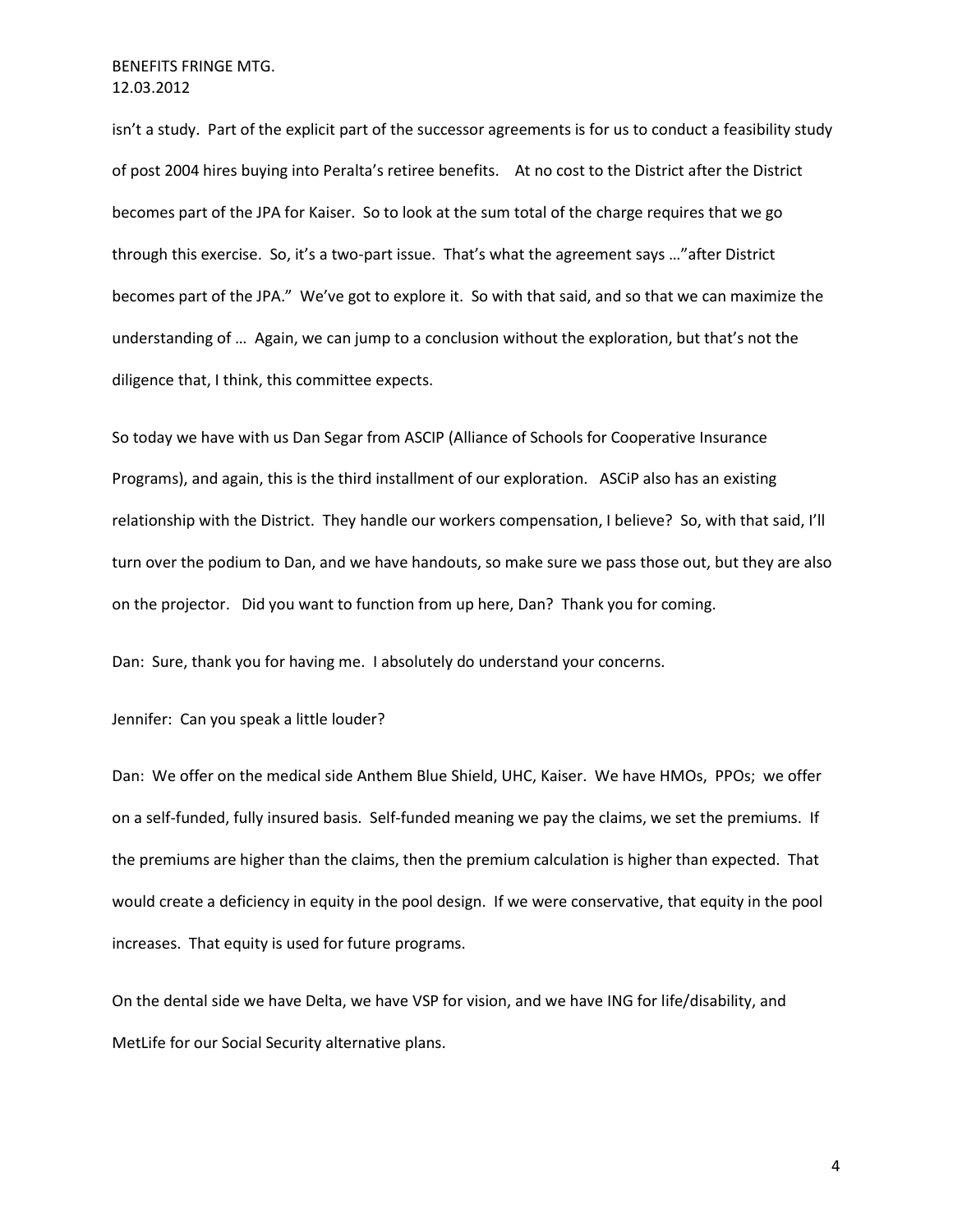On the next slide we are about \$120M in revenue; we have about a 10% equity balance which is very healthy. The JPA fees are about half a percent to a point and half on medical.

We have about 40,000 covered employees; 70 Districts (community college districts) are listed there. We have an October and January enroll dates so our very first consideration would be your July. So we could write an 18-month contract that you would have to renew on your October for January. Or we could write an extended contract the first time. There are no hang ups if you want to get out because you're unhappy or it's not working for you. All we require is a 90-day written verification, 90 days prior to your next regularly scheduled enroll date.

On the HMO side, last year was 4% -9.5%; this year 5% -9,5%, better rate trends. The advantage as was said earlier are based on lower administrative fees; we piggy back on ......

Bruce: I need for you to go back to the pool trends…

Dan: Sure

Jennifer: Please speak a little louder too …

Bruce: I'm asking you if you would you go back to the pool trends for just a second. I don't quite understand why the range 4% - 9.5%

Dan: That's a great question. So the way it works, in the second half of the second slide there is a shared risk model. Sometimes there are good years, and sometimes there are bad years, but then we take that range, then we narrow it down, and then we release that range early in all of our districts so that they can budget early. The whole reason is when the district experiences running cold, so that if you're a good risk having a bad year, you're not going to get hammered with your claims. We're going to chalk that up to, ok, this is a bad year.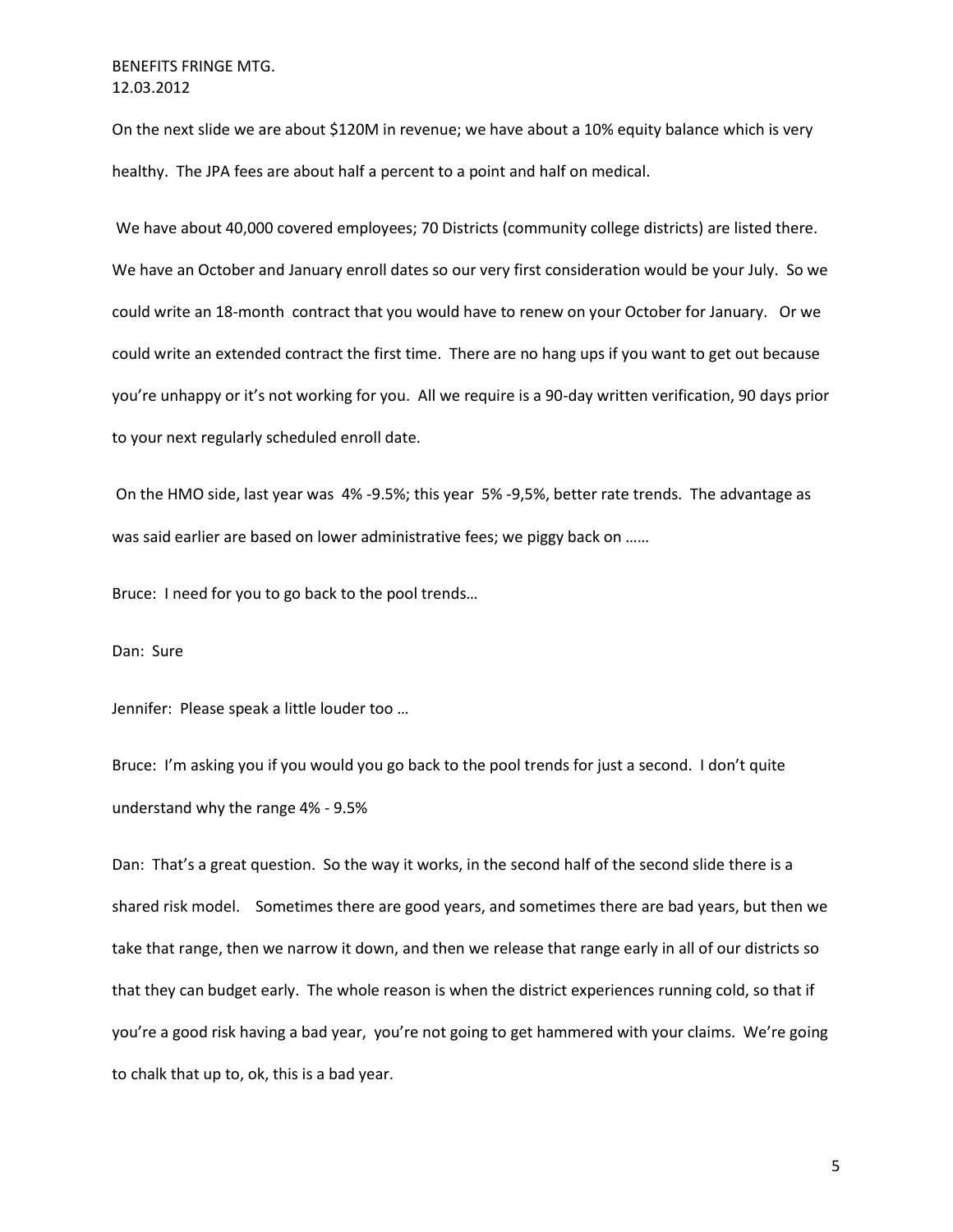So there are advantages to that; it stabilizes your rate. It's a narrow range. We take a longer term view.

The other nice benefit is that we can share claims. Because the rate increases are at least related to type trend over time, we can show you how; we want to show you how you rate; we want you to be comfortable. Without mutual trust, there is no way it's going to work long term.

And the other, of course, is that if there is cost management efforts by the district, if you're managing your eligibility well, or your people are in wellness programs and its reduced your trends, you will enjoy a reduced premium range………

On the next slide, as I said before, excess premiums are used for rate stabilization and to develop new programs . The decisions around how to spend that equity, and the decisions around the rate change each year are made by a thirteen member executive committee comprised of current district representatives.

So that's all the good news. The considerations, as were voiced in the beginning – and I want to be absolutely up front about these because they're real, they're there – there are limited benefit designs. What drives the carriers crazy is having to make a lot of little adjustments and having to try to manage a thousand and one claims. So, we have a broad, but limited set; the ID cards are out accurately, the claims are paid more accurately – it's much easier to manage, but there is no EPO ……

Jennifer: What is an EPO, again?

Dan: EPO is a PPO without the out of network; it's an in network only PPO, so it's fee for service. When you go to the doctor that doctor charges the insurance company, you pay your share or your coinsurance, but you have to go within the network. It's a little bit different than an HMO. HMO is co-pay based, you still have to decide who your provider is ahead of time, not like a PPO or PPO Lite where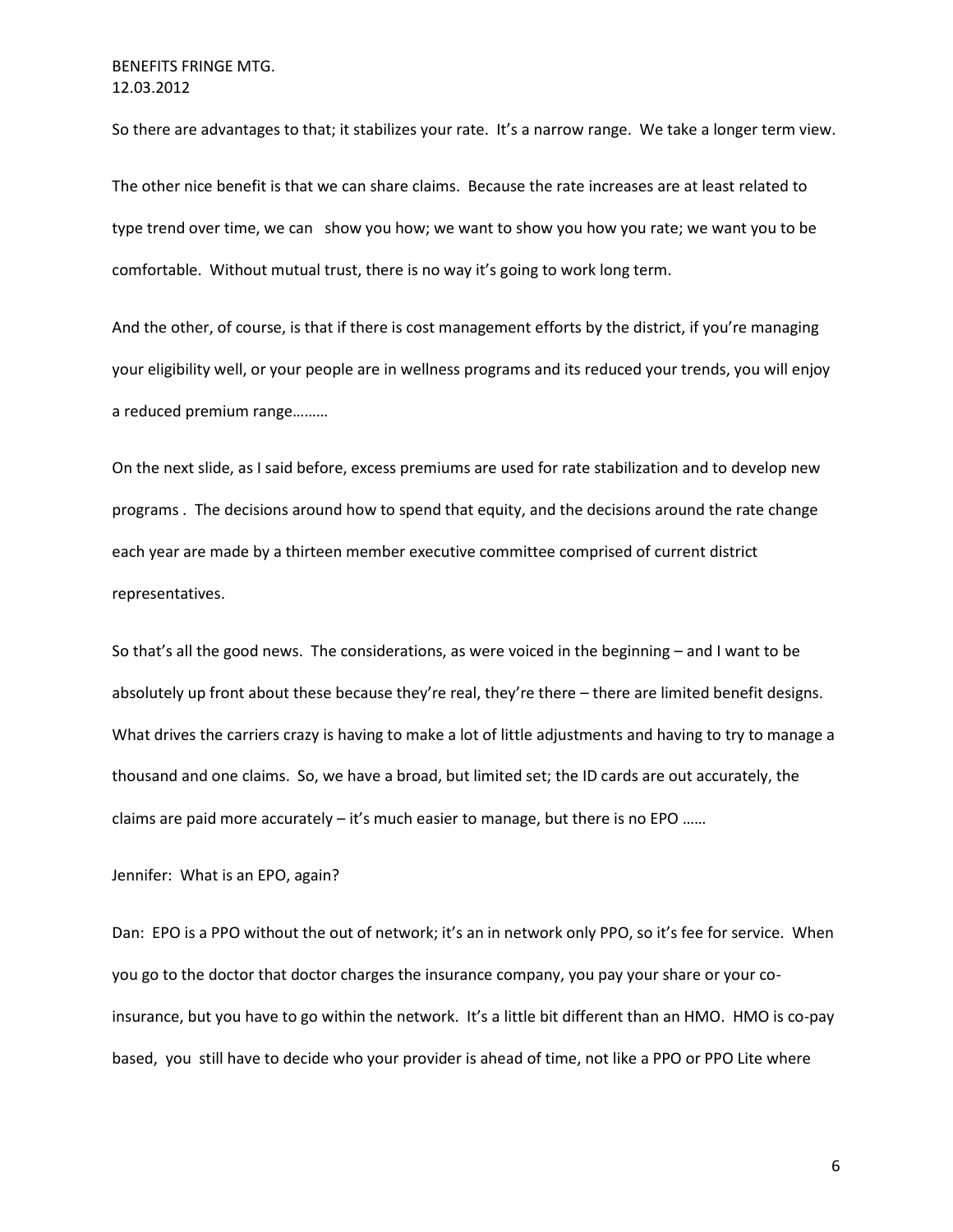you can go anywhere you want at the time that you get sick or you need care, but you have to go within their network.

Trudy: Following up with Rick's inquiry, could you tell us how it can occur that ASCIP can give us the same agreement that we currently have with our unions under your umbrella?

Dan: We might be able to match the Senior Advantage Plan, but we won't be able to match your existing plans on your commercial PPO population. We will not. And I actually put together , as I figured you'd ask, in the packet is an actual side-by-side of our closest comparison.

So that's the bad news. So the deductibles are higher, the out of pocket costs are higher, basically. But, it sounds worse than it is because when deductibles increase, premiums decrease. So if your employees are paying a share of that cost, then instead of paying per paycheck (increased money per paycheck to go to a richer plan) you're paying per paycheck for that benefit. If you increase your deductible your paycheck deduction goes down because the premium went down, but then you pay all over again at the point of service when you actually go to the doctor. So they get their money one way or another. It's really a two-based two model: either pay per paycheck or you pay when you go. You end up paying the same amount; utilization is utilization.

Question: (speaker not identified) Yes, I wondering with retirees these benefits are locked in; can't change. How does that fit into your plan?

Dan: Early retirees would roll to one of these PPOs, Medicare retirees would roll to the Sr. Advantage Plan. If they're not in Kaiser, then they would also roll to this PPO Plan, we also have a Medicare Supplement Plan called Companion Care they could roll to. But right now Medicare retirees are either in a PPO, or EPO, or, a Sr. Advantage Plan. Is that correct?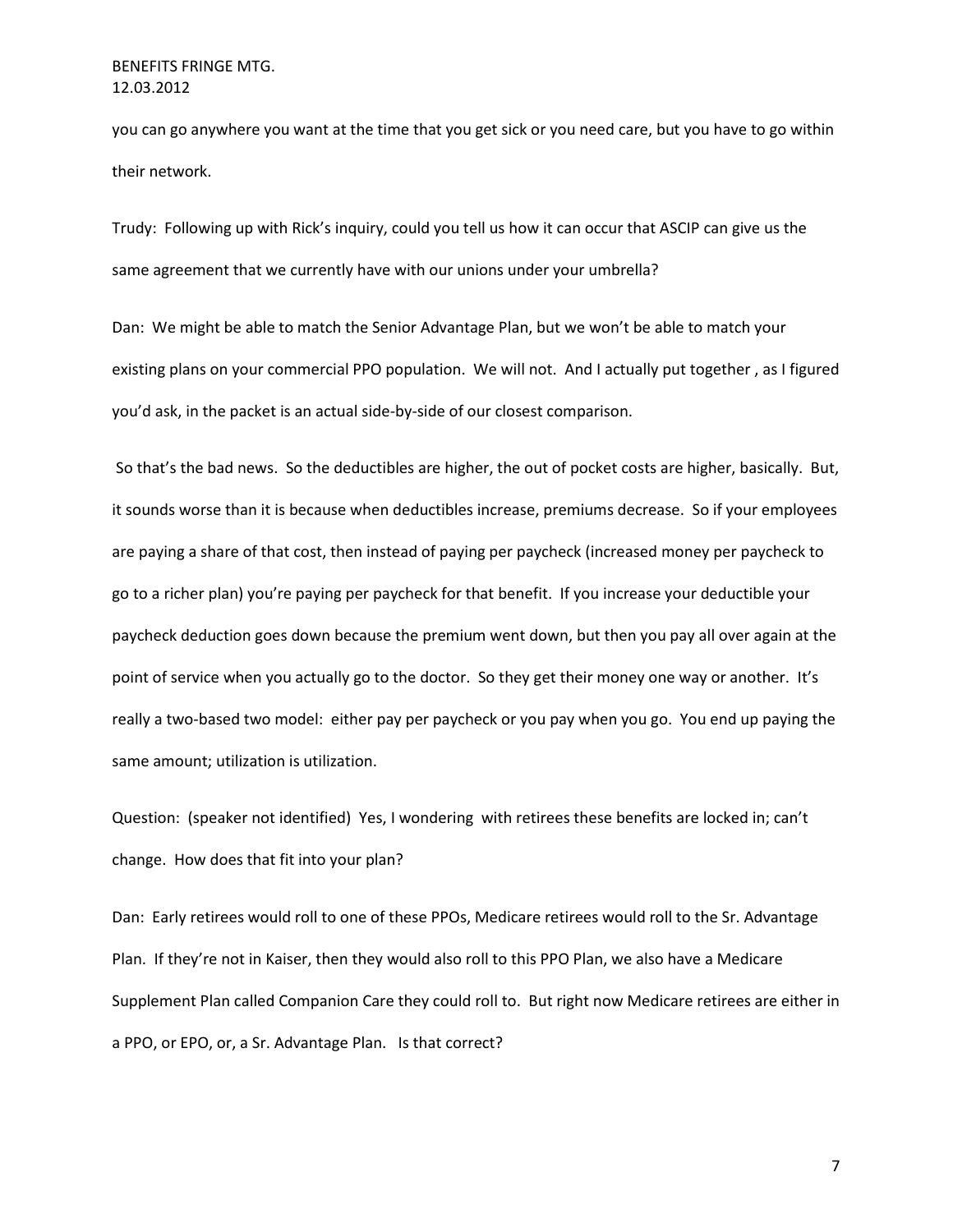Jennifer: We have three levels of retirees. For the benefit of the group: we have those who retired before 2004, those who retired between 2004 and 2012, and then those who will be retiring from July, 2012 forward. So we have these different populations that we are preparing for.

Comment: (Speaker inaudible) …we have retirees who have no co-pays, no deductibles and very minimal expenses, and that's not changing. I heard you say higher co-pays….

Dan: Yes, the PPO Plan. Our closest matching PPO Plan has a higher out of pocket cost; higher benefits, higher co-pays – things like that. On the Sr. Advantage Plan, we might be able to match that and preserve what you've got, although I'd have to confirm that. But if there are a lot of retirees in the PPO currently, then we wouldn't be able to offer a zero co-pay or deductible plan. Are they paying premium contributions?

#### Answer: No.

Dan: So, it would not be attractive to the retirees because there's no premium offset in there. We could potentially explore bringing over non-retirees, retirees from Kaiser ….but you're right. It's probably not a good fit.

Jennifer: This is part of the exploration. Again, the questions that come after the meeting are "…why are we looking at this, or why aren't we looking at that?" As we are hearing and asking these questions, we define our population; clarify our population. Yes, we have quite a few pre-04, but then we also have these other segments as well. And if the reality is that there is not match, then there is no match, but at least the questions were asked and answered.

Dan: Exactly. The other consideration is that there is a so-called "Blue on Blue Rule." Have you heard of this one before? Anthem won't compete with itself, even if you're self-funded. So if you're going to change Anthem won't quote so you'd have to change to Blue Shield.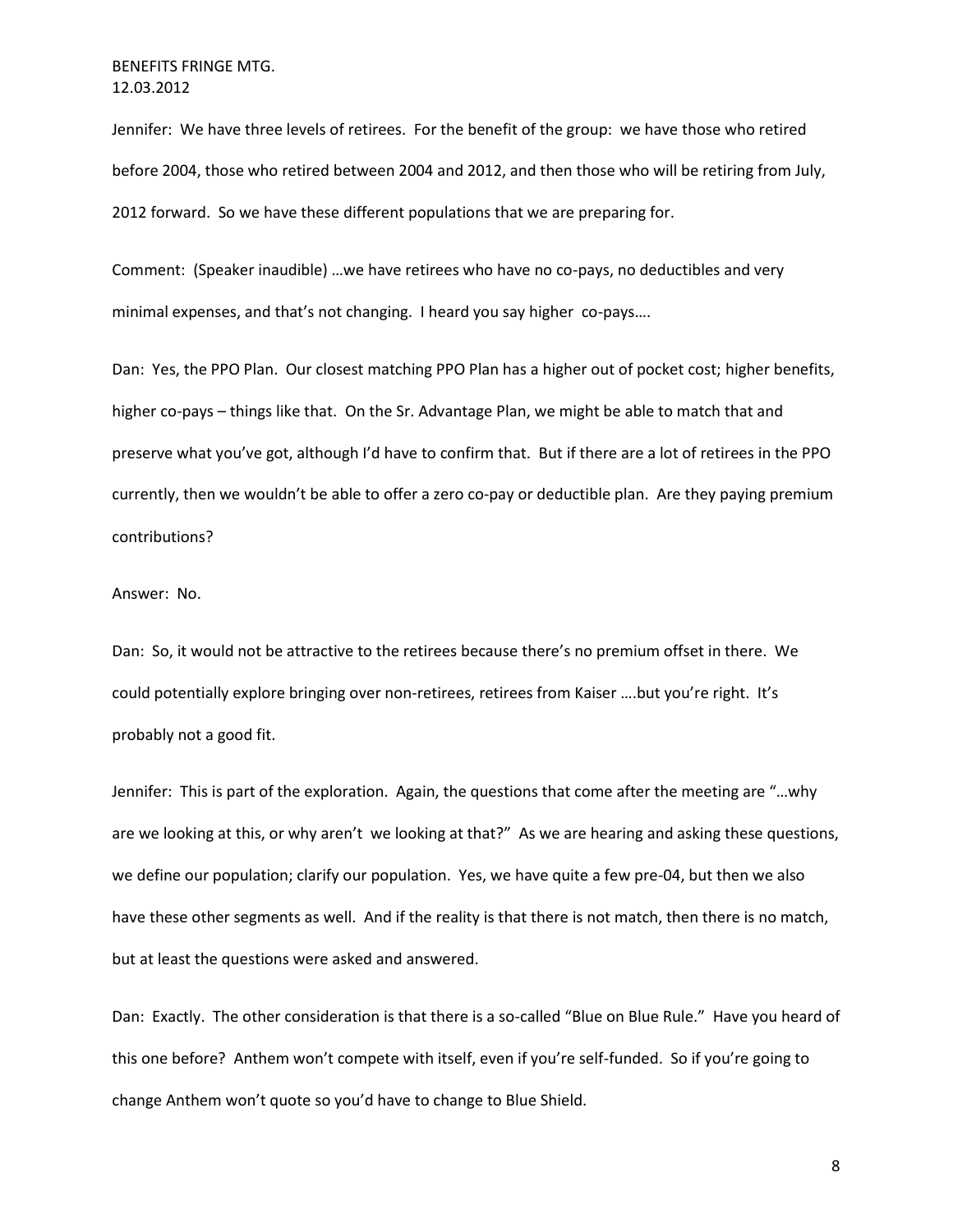Then on the Kaiser side, there's a Kaiser break in, break out rule. Have you heard of this one?

Jennifer: "…some of these people, this is their first meeting. As you know Dan, although we've had three installments, for some of the audience, this is the first time they would have heard some of these types of things you're elaborating."

Dan: "…Absolutely! So Kaiser has a break in, break out rule. They know that if an employer is staring down a rate increase from Kaiser, then they can't just jump into a pool that's got a low increase; they'll have a premium deficiency for that year. So what they do is say: ok, when you jump into that pool, if you're looking at a 15% rate increase that year, you jump into a pool that's running at a 5% rate increase every year. The first year you're in that pool, you're still going to get your 15%, but you're not going to get out of that. And then in subsequent years, then you would the blended pool increase. That's the Kaiser break in, break out rule.

So it would potentially work long-term because our Kaiser rate (last year our rate increase) was less than 2%. So it's running very well. But, it you're trying to dodge this year's bullet, it'll be next year's bullet that you dodge.

Question: (speaker unidentified) Do any groups ever come in only to the JPA for Kaiser and continue to self-fund?

Dan: Yeah! So you could go only Anthem only, or Blue Shield only, or Kaiser only. And we have lots of products, dental only. Yeah, you can mix and match a lot.

Jennifer: But we would still have partner with whatever plan design….

Dan: Exactly, and that's what you would have to figure out …..

Question: Is your Kaiser plan here somewhere?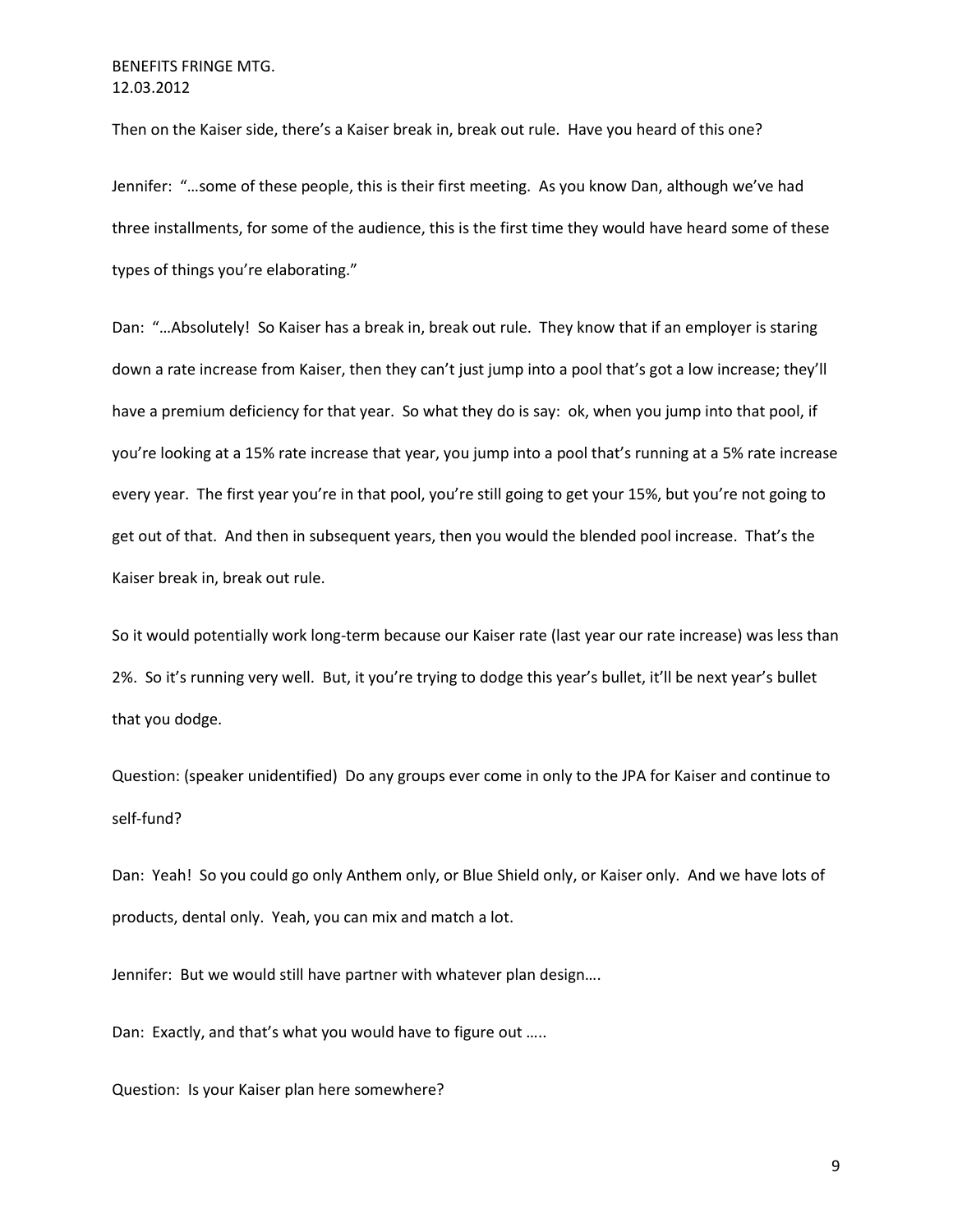Dan: It's in the brochures; I only matched the PPO.

Question: The other question was that, the way the retirees work is that say Kaiser says that their minimum amount of drug co-pay allows \$10.00, and we have a retiree that went out with a \$1.00 co-pay and is guaranteed \$1.00 co-pay for life. What happens if that person goes to Kaiser and pays the \$10.00, keeps the receipts, and on a quarterly basis turns them into our office and gets reimbursed the missing \$9.00? So, my question is whether that type of thing would be possible with the Kaiser plans that you have where the District can make up parts of the plan if it turns out that the co-pays or deductibles, or whatever are higher than what they were contractually obligated to?

Dan: Potentially the deals we have with United Healthcare and Kaiser is that we will run this thing with a limited number of plan designs as administratively and consistently as we can in exchange for a lower admin. rate. If we start asking for one opts (?), they're going to say, wait a minute here, you promised us. We gave us this lower admin. rate….it may be feasible, it may be workable, it may not.

Jennifer: Let me get back to the question to that end. Just so we have command of the facts; we're paying annually, not quarterly? So it was my understanding that when we, for lack of a better term, when we – based on a population and so forth-- when we ignore or implement administrative procedures which alter the usage of plans we're offering (you know because we make up the difference) does it affect the District's relationship with you as our partner?

Dan: Yeah, you're doing the administration; you're doing the work on the back end; we would need to alert underwriting, probably because the co-pay is there, also to make sure (with the left over) is utilized. You're paying a dollar. Underwriting may have a concern than they would have paying \$10.00.

Jennifer: Then there's Jerry who had a question.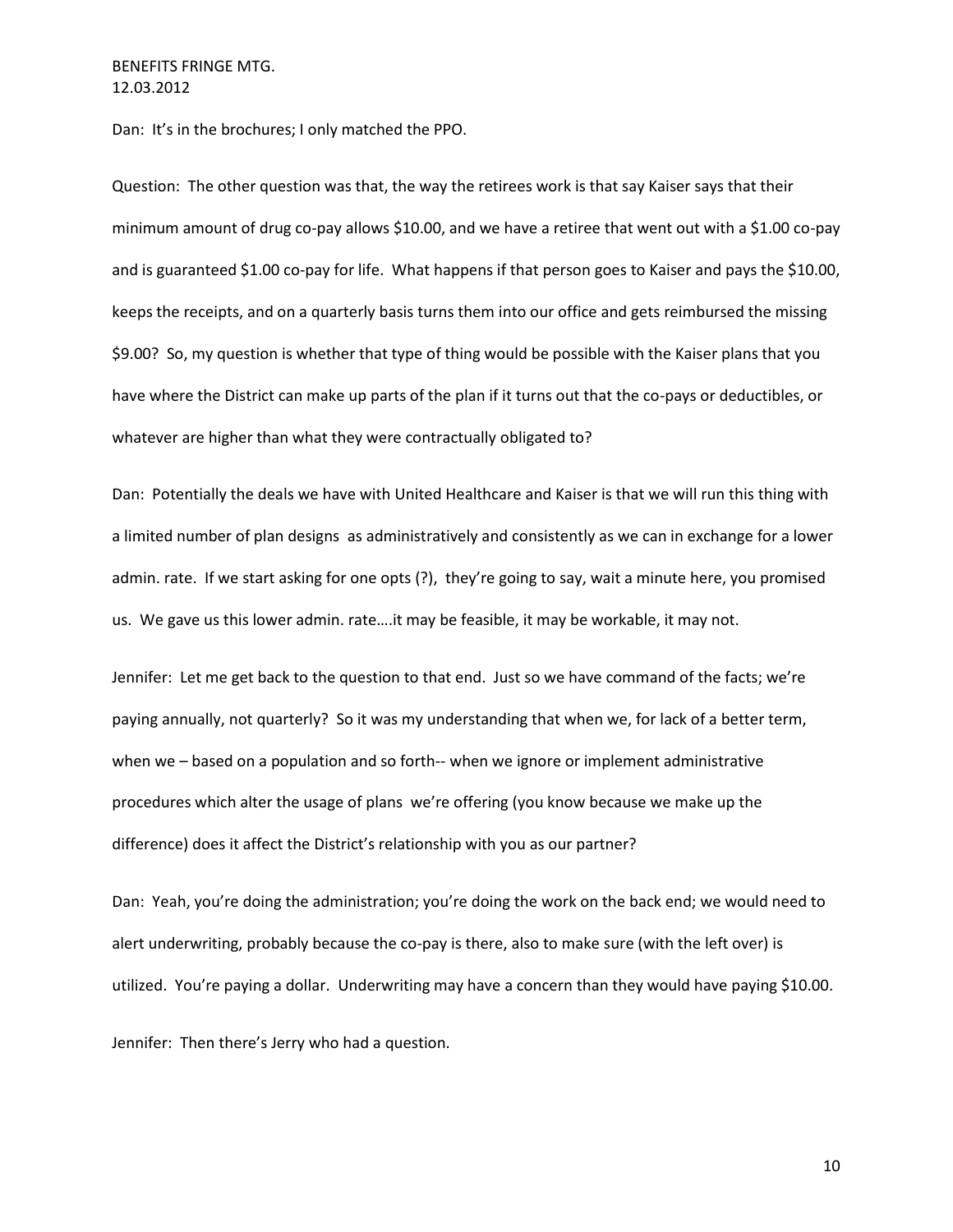Jerry: Yeah, hum…since what we're looking at here is primarily and exclusively about lowering costs to the District, have you models on the various scenarios that show that Peralta can actually save money?

Dan: The admin fees, as I say, are going to be lower than your Anthem, maybe, but it depends upon what you are able to negotiate through your broker. So, best way; the only way to guarantee to save you money is to look at the bid direct from Anthem; look at the bid from ASCIP and Blue Shield. After that, we'll know. We don't have a control group to say what if you were outside ASCIP versus actually going with ASCIP. We can't actually measure that. But what we can do is bid on you and then you can decide whether those premiums are attractive to you. That's how we would save you money.

Question: (speaker not identified) What if the District coverage includes services such acupuncture; a long list which are very rich. If it's not covered in the standard plan, that same solution does not work? Right, because the people who are administering the benefits want to work from a single SPD?

Dan: Yeah, you're right and that's a great point. You're right. There are two things: one is co-pays and coverage levels; it's what's in the bucket of service levels of coverage? So we would do a more careful comparison of the summary plan description to see what's excluded and what's included. If there are certain things that are afforded to the population, acupuncture, things like that, we would refer them to Kaiser.

Jennifer: Well actually they're not with Kaiser but with our self-funded plan.

Dan: So we would do that side by side to make sure there are no surprises. So only by, because of the way the pool is structured, we rely on the longevity of the District to try to earn that longevity. One of the ways is that we don't low-ball that first year rate. The other way is fully exposed claims; we try and educate the buyers as much as we can….

Jennifer: Rick you have a question?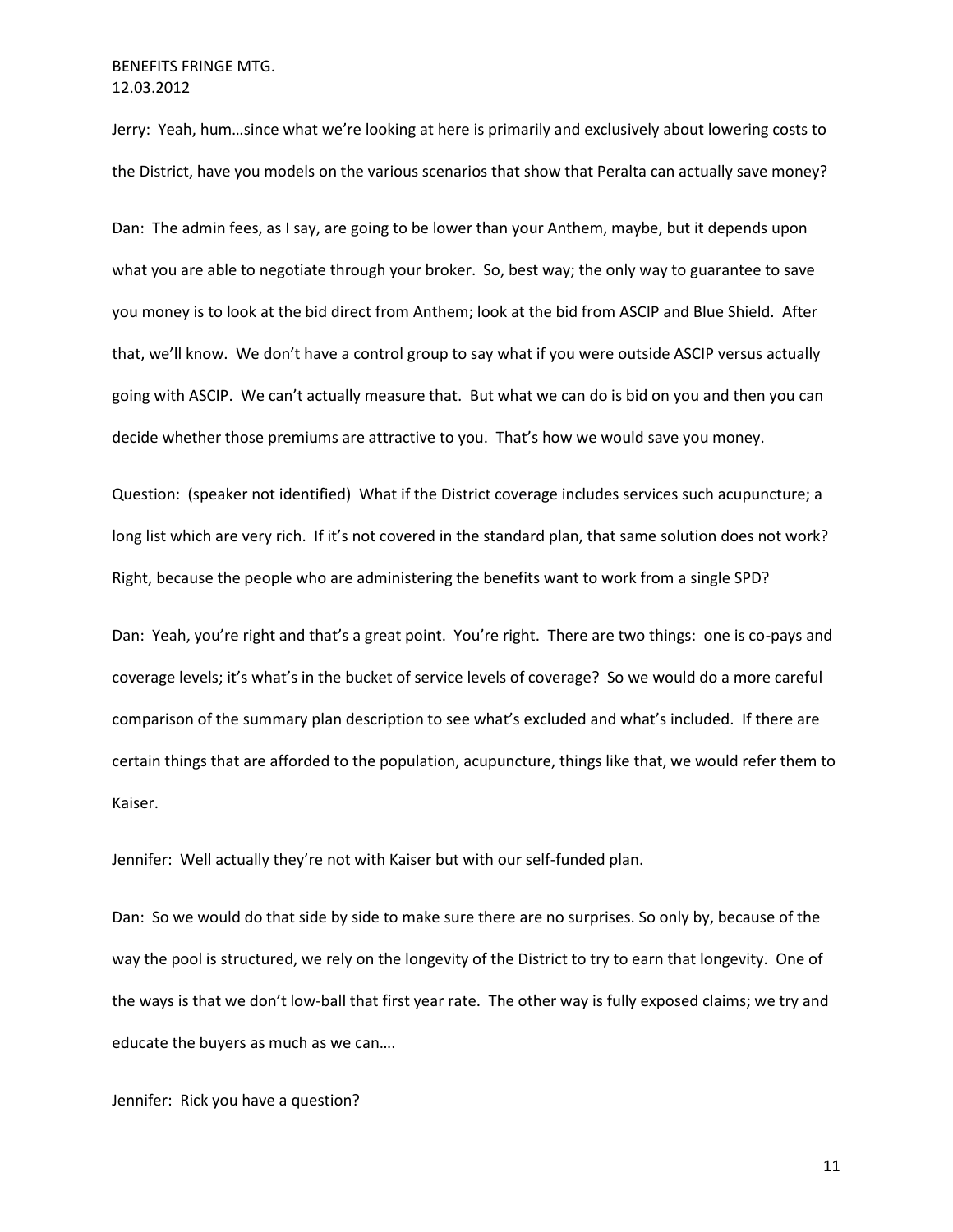Question: Yeah, you said there was a list someplace of the school districts and community colleges that you work with. Can you give it to us today?

Dan: …there's a list on the first or second slide. I just listed the community colleges.

Jennifer: Other questions? Abby?

Question: Do we have a comparison of what plan design we have now compared to what is being offered?

Dan: That's our closest match; that's your PPO, and that's in your handout. So, this has the most commonly used benefits and services, but the list is really long. That's a lot of reasons. We put the highlights here, but if there are other things that you are interested in then absolutely….

Comment (unidentified speaker)….Question. You, you have, off the top of your head, the number of pre-04 retirees, and number of post-04 retirees?

Jennifer: Not off the top of my head…

(Unidentified speaker)…but you have it?

Jennifer: Right, and actually I'll bring it forward on the next meeting. I'll look at my numbers again, and I think this is the last installment of our (guest) exploration, so now we'll move on to the numbers, our populations and census information.

Dan: So you can talk about an object being, of course, lowering costs. Pooling would help your admin which is great, but it's not the big component of the rate. Blending (sp.?) would help your trends because volatility over time would be smoothed out, but it's really not going to affect your trends because the utilization/underutilization would have to do something about it.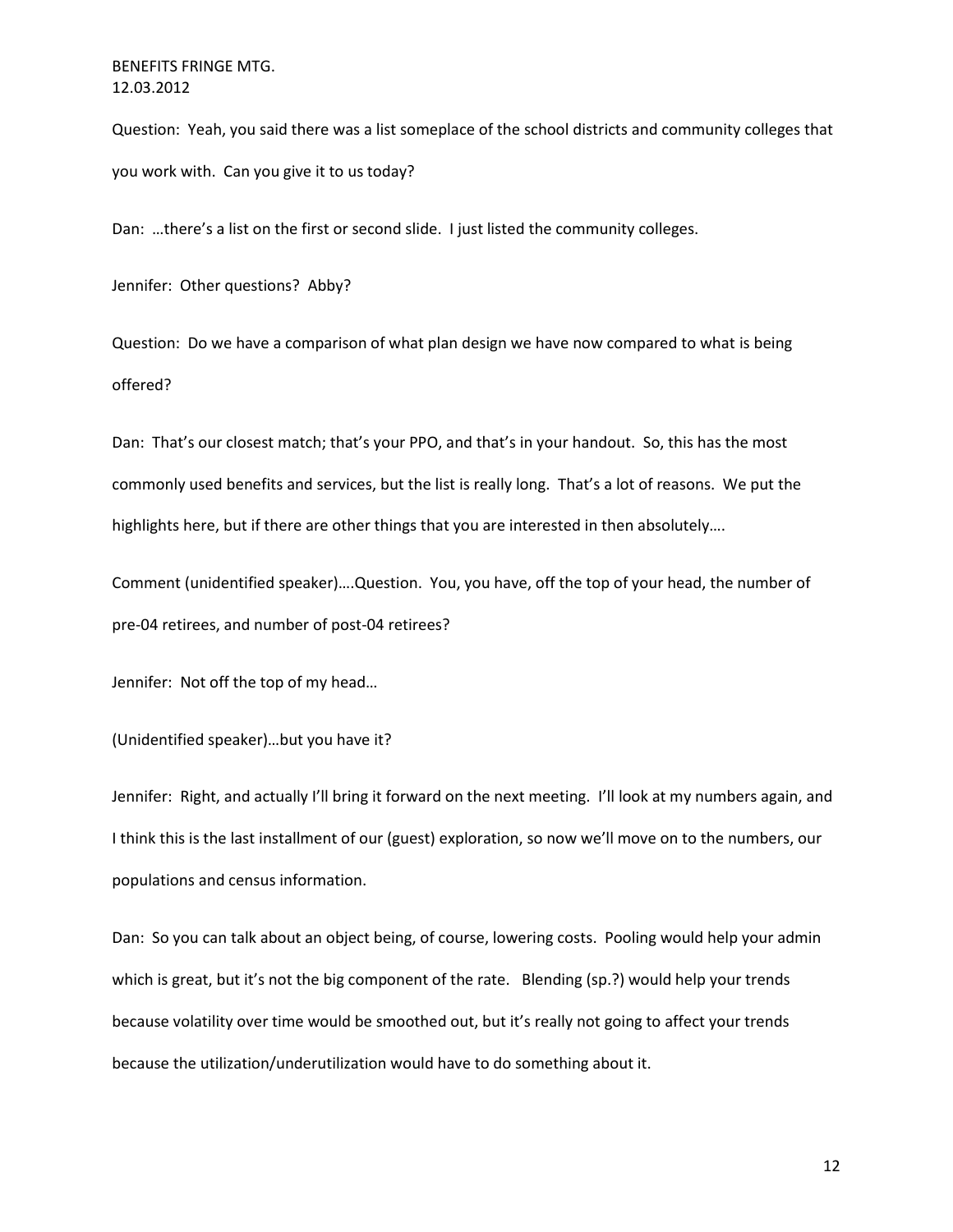The other elephant in the room is the claims. That's where the action is. And so, without a strategy to address the claims, cost of payment strategies aren't going to be that effective. So we have been trying to take our equity and develop programs around containment of claims. So there are two buckets really.

- 1. There's employee wellness, and,
- 2. There's care delivery alternatives

So there are two real drivers of healthcare trends. One is individual health status which is getting worse, there are higher rates of inactivity, and we eat delicious, terrible food which creates higher levels of obesity, diabetes, cholesterol, high blood pressure. Studies have shown that 50- 85% of all disease is modifiable. So it's our lifestyle that's doing it, and without addressing that, it's going to be difficult to address claims.

The other part of it is the delivery system (for Kaiser) is fragmented. You go to primary care, they send you to specialists, you get prescriptions, you go to emergency room – they bounce you around the venue; whatever, but they're not talking very much to each other. Incentives are based on volume. Every step of the way you're a customer, and they're going to do stuff to you so they can bill your insurance company.

So the most effective strategy is to address both of those. On the next slide – So there are a couple of buckets:

Employee wellness is something that takes time. Changing habits developed over decades, not years, not months, but decades takes time. And most employers start with a wellness committee to start educating their employees as to what their habits are doing to them. One of the resources that we provide is that we offer wellness committee assessment. Most offices when they get together, they get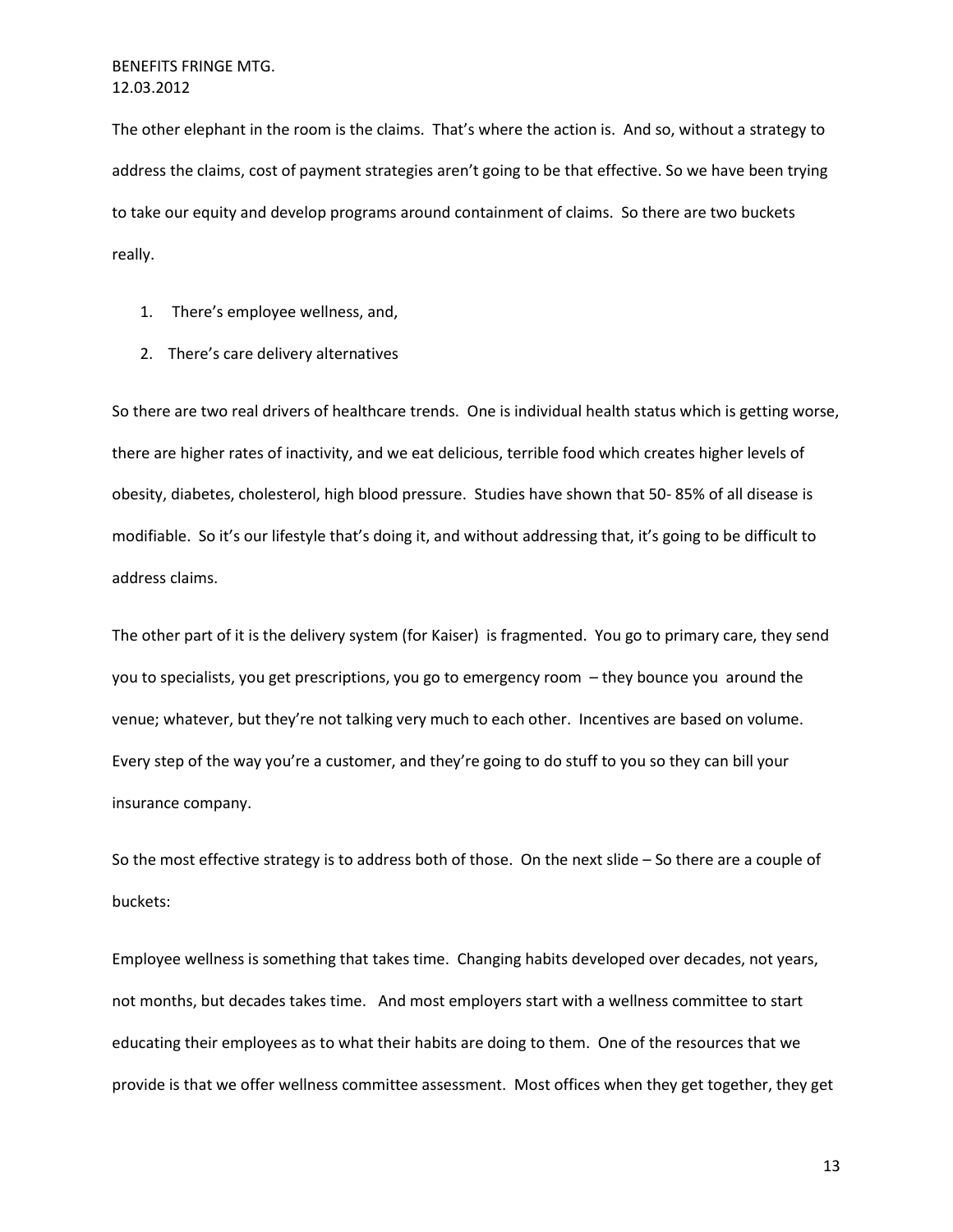very excited, and then they look at each other when it's time to do the work and say, well who's actually going to write this email, etc.

So we actually can help provide legally, interesting content. We have a consultant who's actually very down to earth (who recommends) what cereal to buy, where can you go and buy fast food – educational content email classes, things like that…

On the next slide we are looking at alternative care delivery to stay away from that fragmentation. We introduced to the district a couple of years ago, bold screen vendors. These are big R-Vs with advanced imaging machines inside. So you go in there and you get risk assessments, blood work, but this particular program also has EKG, echo-cardiogram, artery ultrasound and others; the object of the game being early detection. Most chronic diseases, diabetes, heart disease, blood pressure are a-systematic until you are well into your advanced stages. This mobile vehicle costs about one-tenth of the cost of having these tests done at stand alone facilities. The results that we've gotten are horrific as expected. 30% pre-diabetic out of 700 people who had no idea . The expectation is to have blood work done and your cholesterol is elevated; your blood sugar is elevated. You feel fine. You go home and tell the wife "… I forgot to fast that morning, I had French toast for breakfast." But if you have a prior ultra sound and it's 30% occluded, that might just scare enough to change your habits. So that's another thing that we're doing.

On the next slide, we're also highlighting an onsite primary care model where there's a primary care physician onsite at three different school sites and another offsite. She provides the typical health screening for infections, things like that and she available on-call 24/7 even available for house calls.

The thought is that we bring healthcare closer to the participants. You know, you get home, there's soccer practice, homework – all those things – and then you think about the experience. Our primary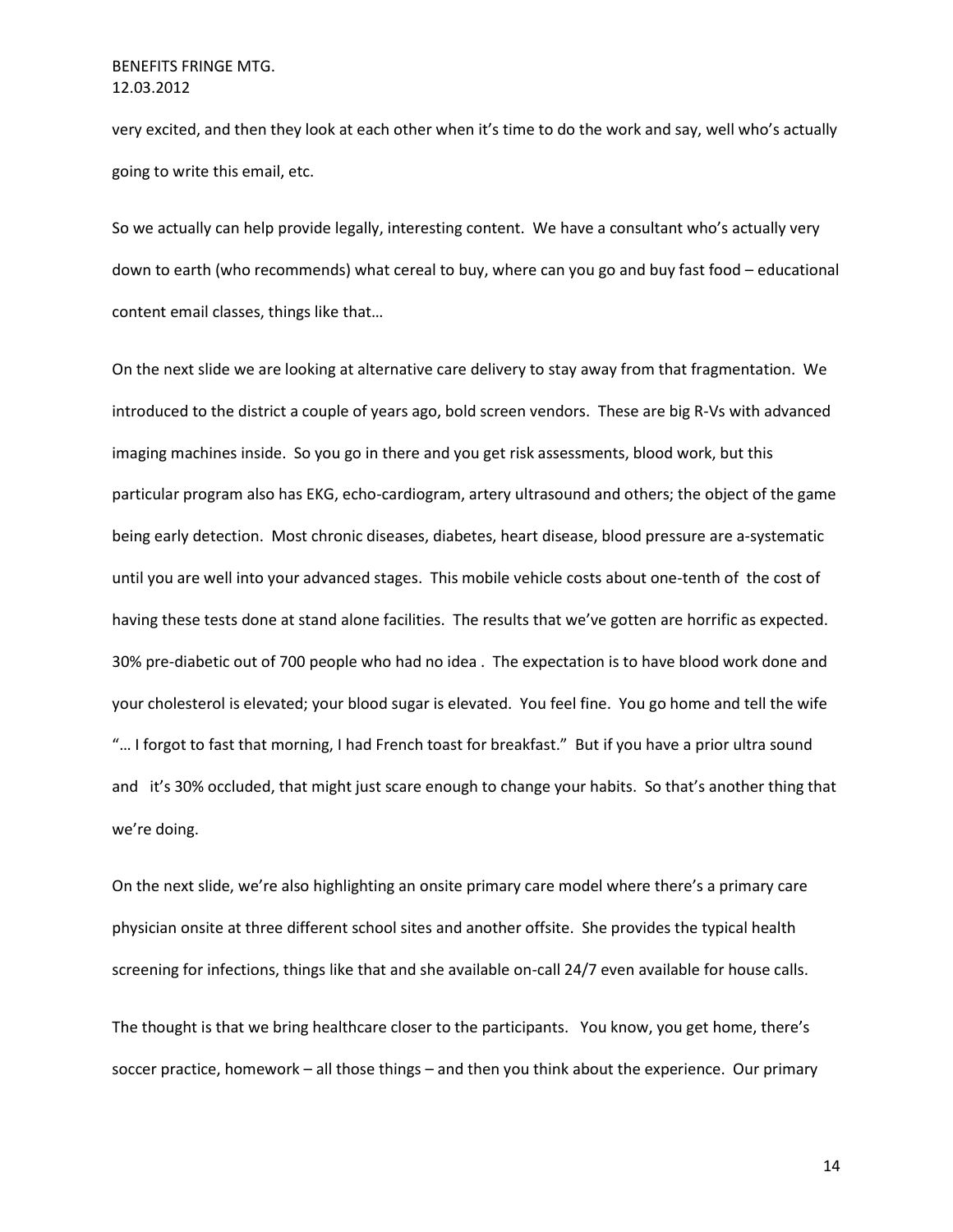care experience is terrible. You drive 30 minutes to the doctor's office, you wait 40 minutes in the waiting room, and you wait 20 minutes in the exam room. They see you for 7 minutes in the exam room – no wonder you don't want to go back! It's horrible.

This experience is much different. Right down the hall, five minute wait time; a less hurried office visit and the expectation is that you get to build a relationship and really a plan, right? It's not the prescription or referral; it's not the fraud you get in today's world because they don't have the time to give you. What you get is a prescription or a referral. This is a better way of preventing barriers to care because you can get into a conversation about how I can change my habits so that I don't need this medication in the first place.

This is a better way than putting barriers to care; a better utilization.

These are things that we are doing that are in various stages of development. If you were to come onboard with ASCIP we could have thousands of conversations about piloting something like this at some time in the future. Our expectation is, and what the results show so far (we know we're lucky, we don't sure if we're good yet over time) the enhanced primary care is enough to lower the burden of experience in emergency hospital care. The primary care you get is so much better and the access to the doctor is so much better that you don't need to go to emergency care, you don't need to go the hospital because you're getting better treatment up front. Those tertiary (sp) expenses are so high that it actually pays for the primary care! So that's the business model that will actually not only cost you anything, but save the District money.

Jennifer: Jerry, you had a question?

Jerry: Yes, this all sounds good, but how much of this is in the actual development stage, how much of it has actually been experienced for which you can give us actual numbers?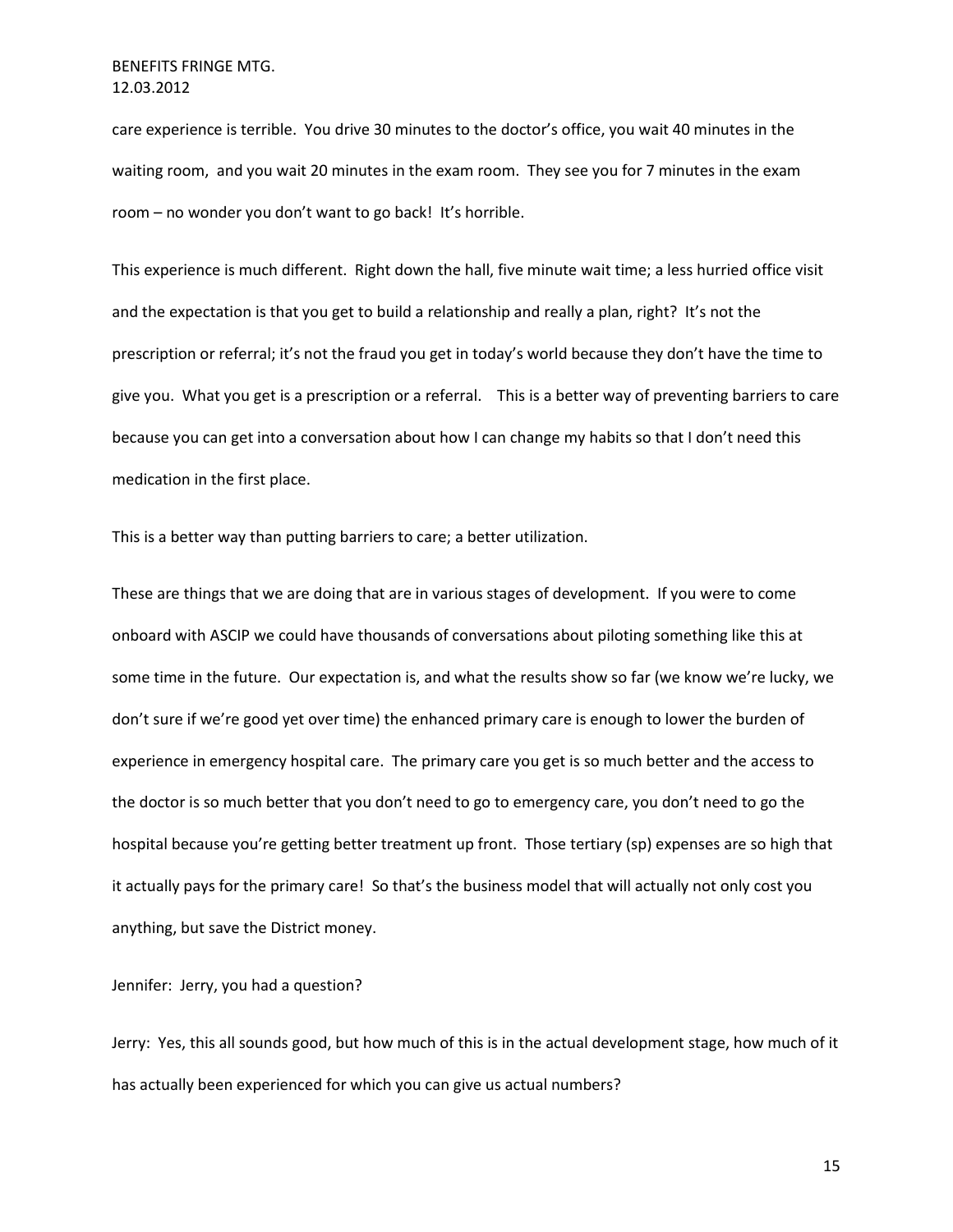Dan: We launched the onsite screens two years ago and it actually resulted in a decline. We launched the onsite care model in 2012, and so far it is paying for itself and has lowered trends, but it's a little early to tell. We hope in 2013 to introduce these two programs to a second, larger District. If that works, then we're off to the races to a product solution.

Jennifer: Rick has a question and then Bruce.

Rick: Does this onsite stuff include Kaiser people as well as the PPO?

Dan: Great question. No. In the Kaiser world they're all salaried; so even if all the utilization is going to the onsite doc. (doctor), Kaiser is still paying that doctor the same salary…. We hope that we could show a decline in PPO claims and say: "…do you want to play or not? Because, we are going to advertise this like crazy and peal you membership away. So unless you give us premium credit for implementing this, then we're actively try and pull people out of Kaiser.

Jennifer: Well, let me way this, Kaiser does have a wellness program and….

Dan: …willing to do all kinds of stuff and it's very integrated. But, I was a Kaiser member for a while and the experience is the same – take a number. Technically it's very integrated, but you do kind of feel like a piece of hamburger….

Jennifer: Bruce, you have a question:

Bruce: I don't quite understand what onsite primary care means. Does that mean that there would be a facility located on premises at a given community college, at the District Office? Half of our retirees who are older, sicker this would be no more convenient than going to the doctor,

Dan: That's a great question. That's actually one of the concerns in our pilot district for retirees there has been a reluctance to actually give up their primary doctor. But, we figured out that the initial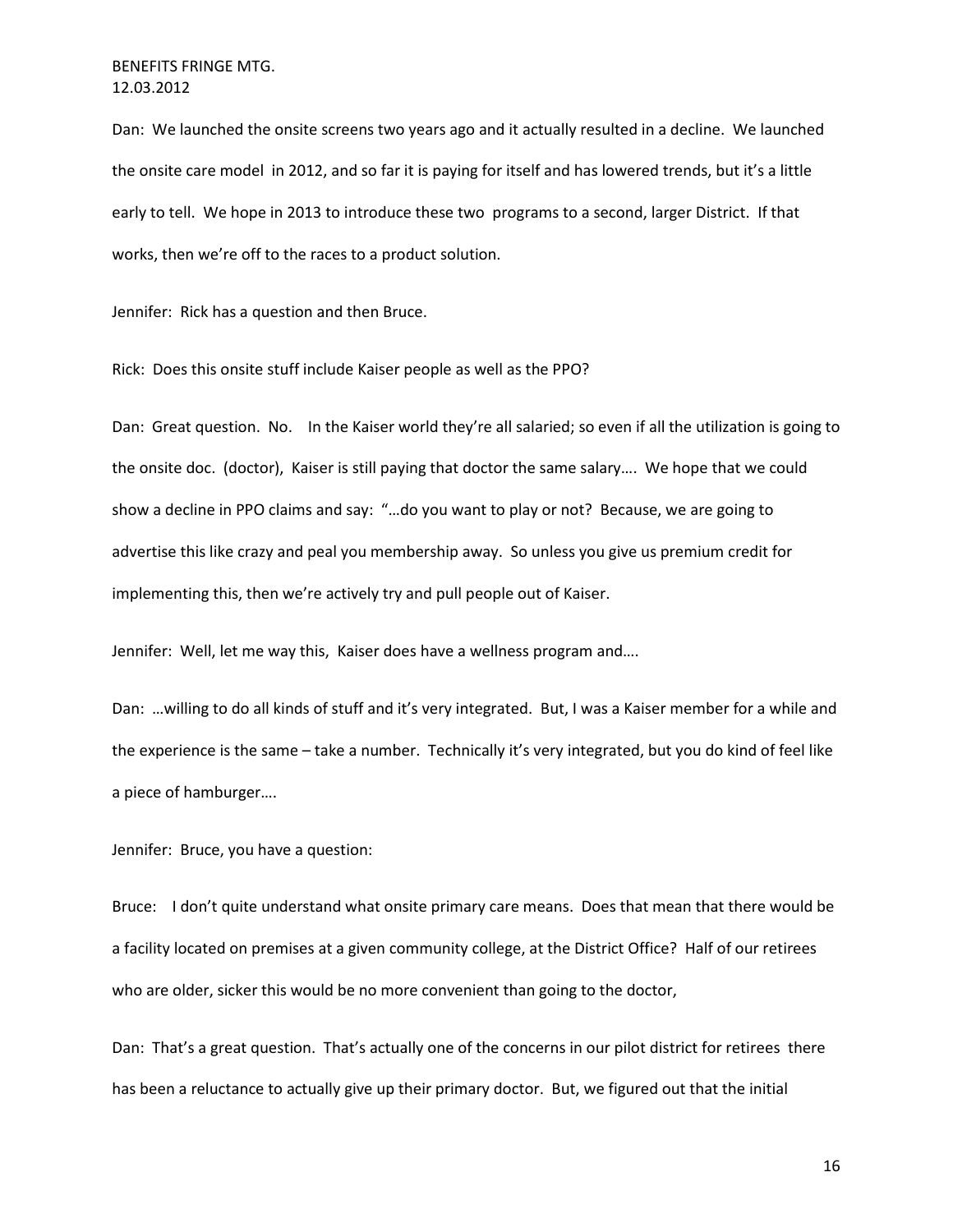experience facilitates future optimization of ongoing experience. That initial appointment may be no more convenient, but beyond that the experience of being able to send an email and get an answer to 5 minutes is wonderful.

Dan: The message I want to leave you with is: you've got to focus on employee wellness and alternatives to care delivery. That's where the action is; that's where the cost savings are. If you're thinking about doing employee wellness there's a lot of literature here. There needs to be a shift in the culture from you pay a fee and get taken care of we have to start taking care of ourselves.

Jennifer: Thank you Dan for coming and I appreciate your time, and we'll see how things go.

I just want to share with you that the minutes from this and past minutes are located at benefits committee meetings from the web.peralta.edu website.

The other thing that we talked about at our last meeting and we want to follow up on is benefits for non-benefit eligible people is the BenElect Plan offered through the American Association of Community Colleges offered to non-faculty? The answer is yes, and we currently have participants in the plan. So the participant customizes his or her own options based upon his or her own medical needs. So I confirmed that with Keenan.

The other question that came up from the last meeting was can the District publish the entire rate matrix for active and retired employees? The answer is yes. Refer to the Peralta website for that. Next follow up action from the last meeting is: does the self-funded plan pay out of network on anesthesia when handling the choice of selection for professional services and where is it cited?

So I included the exert that Rich sent to everyone; basically the language is cited from the summary plan description ….(refers to summary plan language)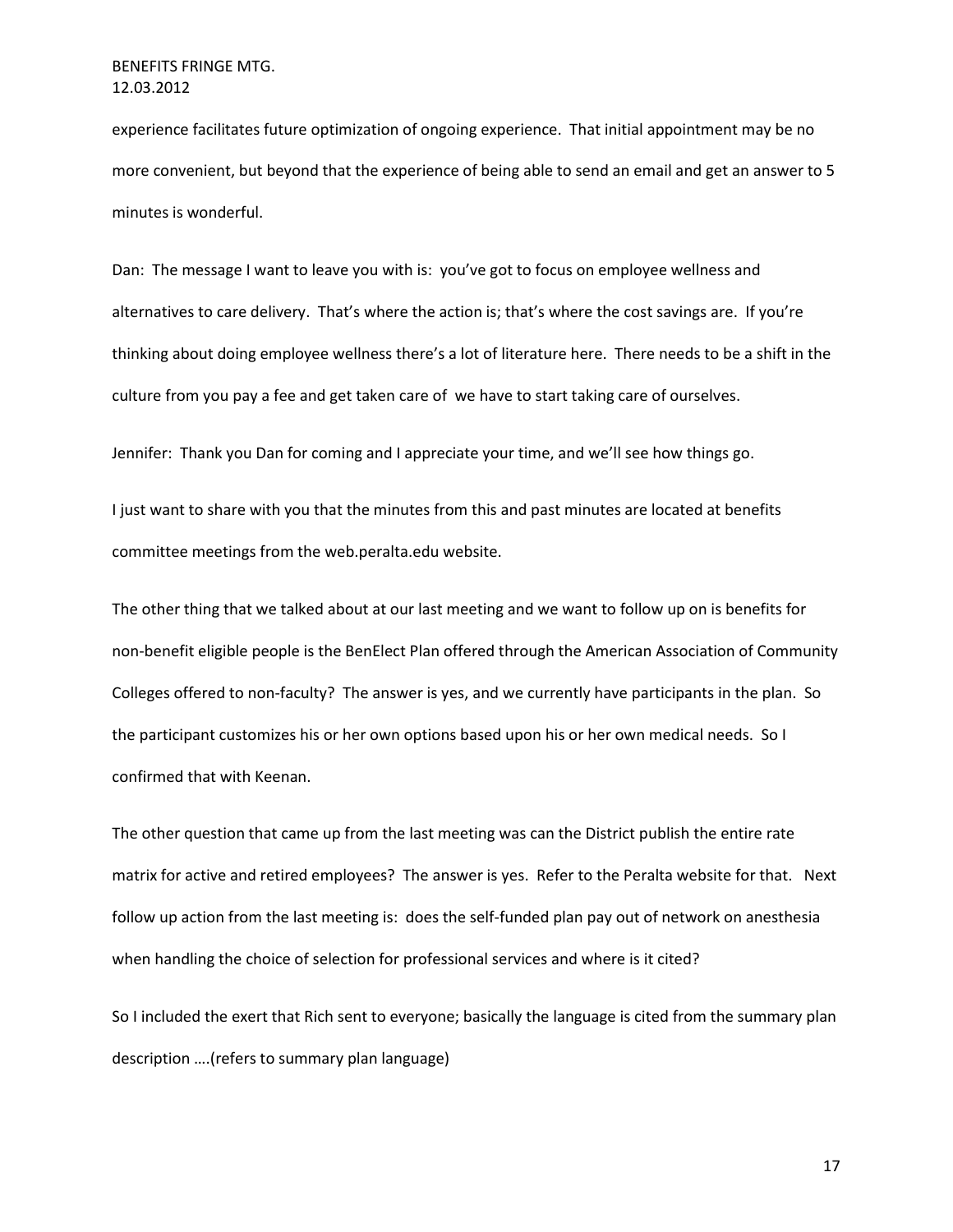(Unidentified speaker): …For the record, the letter says that the anesthesiologist they used for this procedure was non-network, and then the reply from PSW was "...that's fine we're going to cover it." And that's great, it was covered.

Jennifer: No, it had to be re-submitted…

(Unidentified speaker): The citation is that non-preferred anesthesiologist gets covered at the preferred provider rate may not actually cover the cost of the anesthesiologist

Jennifer: They write it off because it's treated as in network…

Un.Spkr.: So write off means that the patient does not receive a bill for the difference, right?

Jennifer: That's correct

UN.Spkr.: And the anesthesiologist does or doesn't get paid

Jennifer: The customer service team works it through….

Other out of network retiree coverage issues, etc. will be addressed by Peter Wontok (sp.)

Peter W.: I get to relate great news today that everyone will be happy about. Most people are not aware that Blue Cross/Blue Shield is a franchise. It's like MacDonald's; it's 46 separate programs. You go to Arkansas, you go to Florida and they call it the same thing. But what's been happening because of this franchise is Blue Cross of New York really didn't talk much to Blue Cross of Florida, or California or anywhere else. That's changing. It's changing not only throughout the entire United States, but it's changing in California. So, we've been watching this for the last several months, and effective for July 1,2013, we going to be able to discuss two options. The impetus on this conversation is about the out of California, but the meat and potatoes on this is also within California.